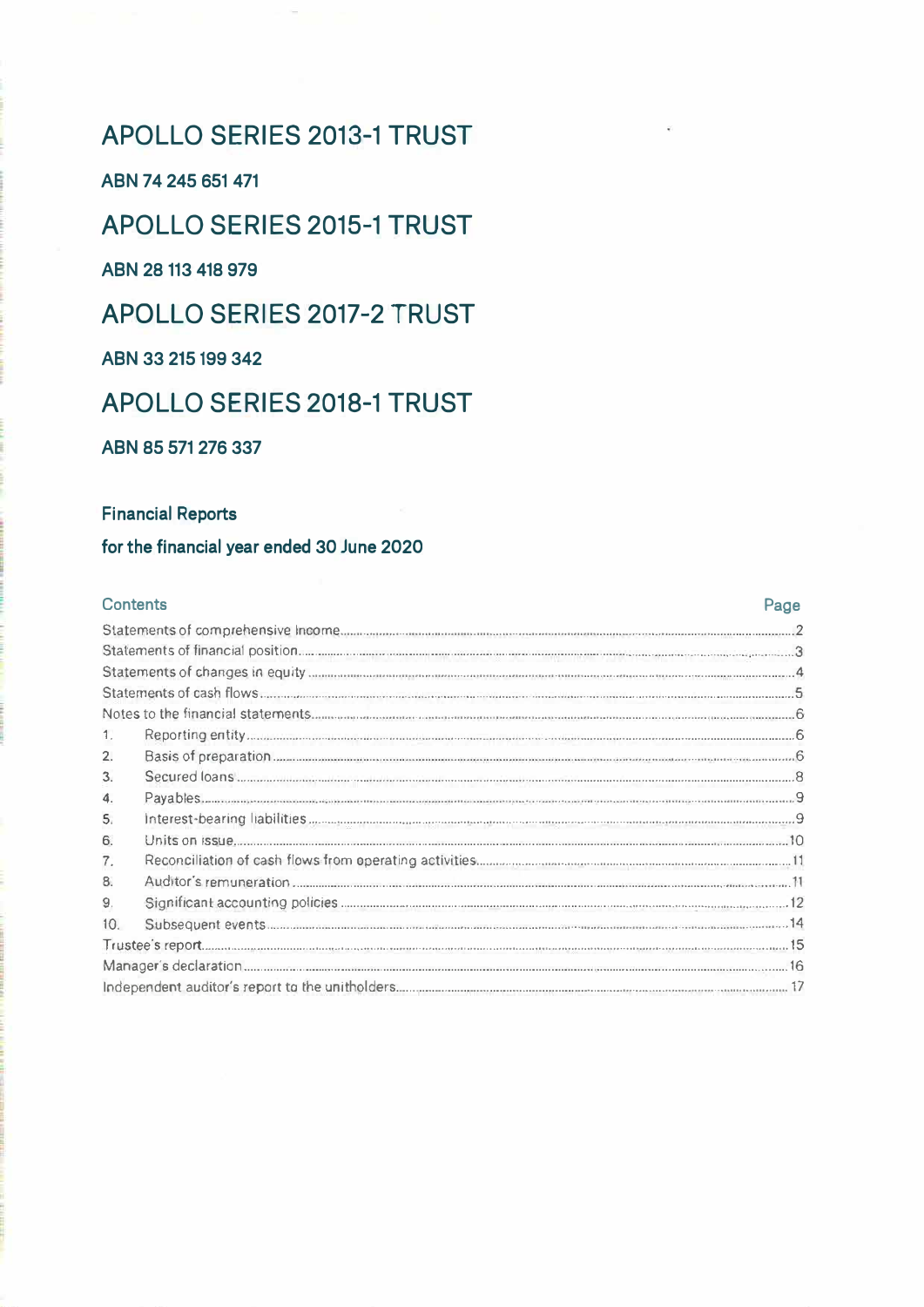## **STATEMENTS OF COMPREHENSIVE INCOME**

## **For the financial year ended 30 June 2020**

|                                               |               | $2013 - 1$    |             | $2015 - 1$     |                | $2017 - 2$     |                | $2018 - 1$    |  |
|-----------------------------------------------|---------------|---------------|-------------|----------------|----------------|----------------|----------------|---------------|--|
|                                               | 2020<br>£.    | 2019<br>\$    | 2020<br>\$  | 2019<br>\$     | 2020<br>\$.    | 2019<br>\$     | 2020<br>S      | 2019<br>\$    |  |
| Revenue                                       |               |               |             |                |                |                |                |               |  |
| Interest income on secured loan               | 6,583,620     | 10,933,523    | 11,366,554  | 18,914,963     | 24,086,231     | 35,945,458     | 22,842,164     | 35,692,198    |  |
| Other income on secured loan                  | 367,357       | 331,228       | 561,423     | 580,978        | 569,237        | 626,440        | 518,058        | 618,052       |  |
| Total revenue                                 | 6,950,977     | 11,264,751    | 11,927,977  | 19,495,941     | 24,655,468     | 36,571,898     | 23,360,222     | 36,310,250    |  |
| <b>Expenses</b>                               |               |               |             |                |                |                |                |               |  |
| Interest expense on floating rate notes       | (4,327,069)   | (8, 262, 384) | (7,624,718) | (14, 655, 064) | (17, 108, 609) | (33, 147, 689) | (15, 973, 026) | (31,740,353)  |  |
| Trustee and Manager fee                       | (160, 034)    | (188, 490)    | (282, 270)  | (335,039)      | (602, 175)     | (743, 846)     | (574, 395)     | (720, 256)    |  |
| Other expenses                                | (42, 651)     | (8,734)       | (46, 415)   | (45, 316)      | (55,688)       | (54, 587)      | (49, 870)      | (110, 205)    |  |
| Impairment loss on financial assets           | (32,184)      | (142,904)     | (121, 028)  | (89, 825)      | (309, 549)     | (422, 145)     | (163, 407)     | (223,059)     |  |
| <b>Total expenses</b>                         | (4, 561, 938) | (8,602,512)   | (8,074,431) | (15, 125, 244) | (18,076,021)   | (34, 368, 267) | (16, 760, 698) | (32,793,873)  |  |
| Profit before distribution expenses           | 2,389,039     | 2,662,239     | 3,853,546   | 4,370,697      | 6,579,447      | 2,203,631      | 6,599,524      | 3,516,377     |  |
| Servicing fee                                 | (526, 561)    | (627, 746)    | (927, 898)  | (1, 111, 377)  | (1,974,097)    | (2,461,061)    | (1,882,867)    | (2,382,720)   |  |
| Residual income rights                        | (1,862,478)   | (2,034,493)   | (2,925,648) | (3,259,320)    | (4,605,350)    | 257,430        | (4,716,657)    | (1, 133, 657) |  |
| Total distribution expenses                   | (2,389,039)   | (2,662,239)   | (3,853,546) | (4,370,697)    | (6, 579, 447)  | (2,203,631)    | (6, 599, 524)  | (3,516,377)   |  |
| Profit before tax                             |               |               |             |                |                |                |                |               |  |
| Income tax expense                            |               |               |             |                |                |                |                |               |  |
| Profit for the financial period attributable  |               |               |             |                |                |                |                |               |  |
| to the unitholders of the Trusts              |               |               |             |                |                |                |                |               |  |
| Total comprehensive income for the period     |               |               |             |                |                |                |                |               |  |
| attributable to the unitholders of the Trusts |               |               |             |                |                |                |                |               |  |

The statements of comprehensive income are to be read in conjunction with the accompanying notes.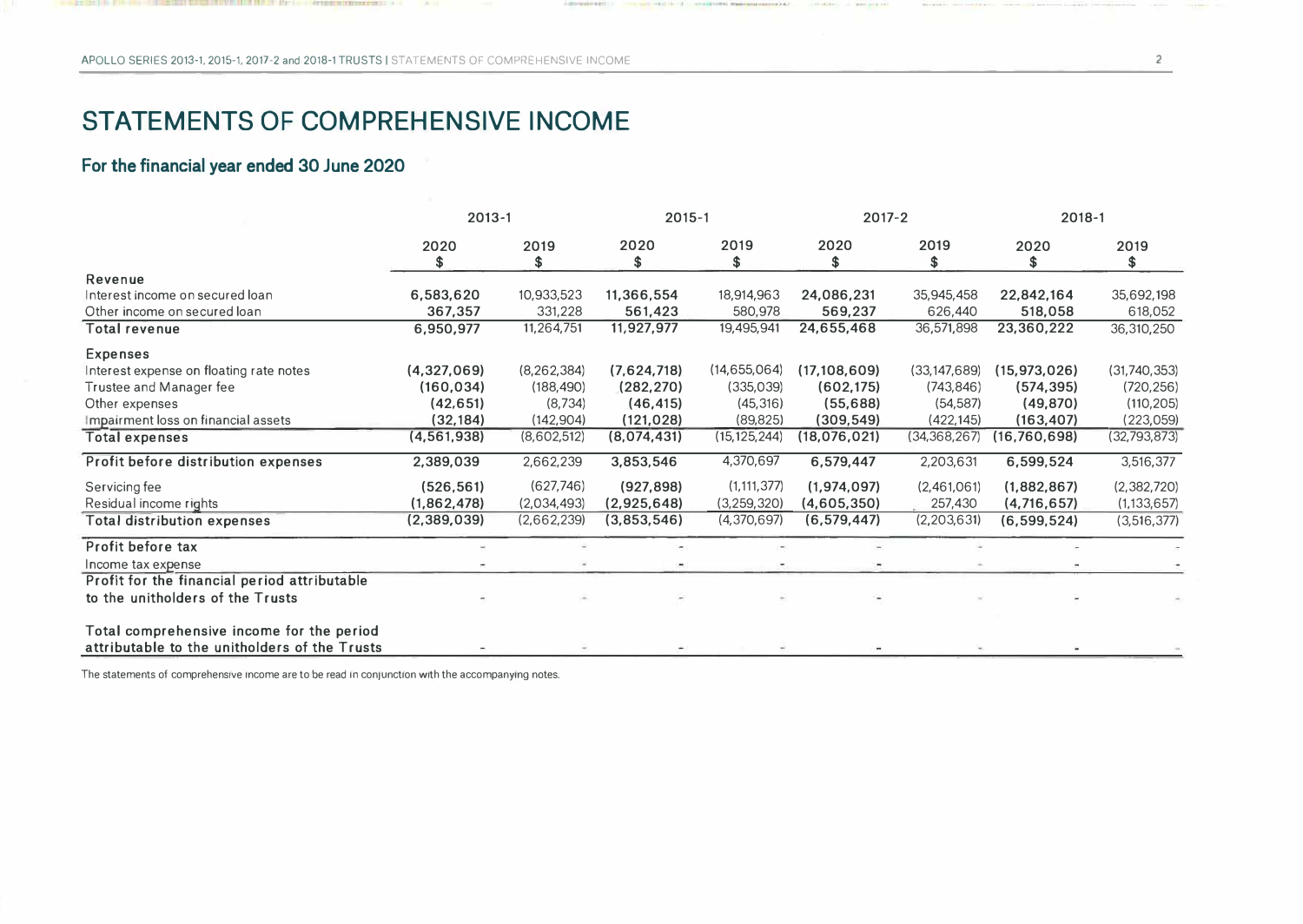## **STATEMENTS OF FINANCIAL POSITION**

### **As at 30 June 2020**

|                                    | Note | 2013-1        |             | $2015 - 1$  |             | 2017-2                       |             | $2018 - 1$     |             |  |
|------------------------------------|------|---------------|-------------|-------------|-------------|------------------------------|-------------|----------------|-------------|--|
|                                    |      | 2020<br>\$    | 2019<br>\$  | 2020<br>\$  | 2019<br>\$  | 2020<br>\$                   | 2019<br>\$  | 2020<br>\$     | 2019<br>\$  |  |
| Assets                             |      |               |             |             |             |                              |             |                |             |  |
| Cash and cash equivalents          |      | 150,200       | 150,200     | 4,650,200   | 4,650,200   | 149,964                      | 149,964     | 150,200        | 150,200     |  |
| Secured Ioan income receivable     |      | 263,532       | 406,600     | 489,458     | 738,700     | 877,207                      | 1,436,366   | 881,565        | 1,419,255   |  |
| Receivable from related party      |      | 1,715,453     | 2,566,079   | 7,756,034   | 9,825,015   | 22,442,565                   | 19,037,365  | 20,160,673     | 20,786,109  |  |
| GST receivable                     |      | 10,701        | 13,209      | 19,000      | 23,607      | 40,220                       | 51,752      | 38,335         | 49,941      |  |
| Secured loans                      |      | 3 205,400,587 | 252,820,341 | 364,343,933 | 444,961,014 | 750,126,465                  | 970,868,784 | 714,641,901    | 929,418,431 |  |
| Total assets                       |      | 207,540,473   | 255,956,429 | 377,258,625 | 460,198,536 | 773,636,421                  | 991,544,231 | 735,872,674    | 951,823,936 |  |
| Liabilities                        |      |               |             |             |             |                              |             |                |             |  |
| Payables                           | 4    | 302,086       | 115,437     | 205,979     | 328,090     | 807,660                      | 1,428,092   | 1,007,576      | 685,966     |  |
| Interest payable                   |      | 56,015        | 117,990     | 208,628     | 561,510     | 322,375                      | 1,106,761   | 397,834        | 1,153,310   |  |
| Distribution payable               |      | 486,597       | 808,376     | 5,814,077   | 6,409,517   | 1,613,212                    | 2,946,265   | 1,981,492      | 3,083,040   |  |
| Interest-bearing liabilities       |      | 5 206,695,575 | 254,914,426 | 371,029,741 | 452,899,219 | 770,892,974                  | 986,062,913 | 732,485,572    | 946,901,420 |  |
| <b>Total liabilities excluding</b> |      |               |             |             |             |                              |             |                |             |  |
| outstanding units                  |      | 207,540,273   | 255,956,229 | 377,258,425 | 460,198,336 | 773,636,221                  | 991,544,031 | 735,872,474    | 951,823,736 |  |
| Units on issue                     | 6    | 200           | 200         | 200         | 200         | 200                          | 200         | 200            | 200         |  |
| Total liabilities                  |      | 207,540,473   | 255,956,429 | 377,258,625 | 460,198,536 | 773,636,421                  | 991,544,231 | 735,872,674    | 951,823,936 |  |
| Net assets                         |      |               |             |             |             |                              |             |                |             |  |
| Equity unitholders' funds          |      | ÷             | $\,$        | ÷           | $\sim$      | $\qquad \qquad \blacksquare$ |             | $\overline{a}$ |             |  |

LE-2 2 3 3 4 5 6 6 7 1 1 - 10 40 8 10 9 10 11

.........

The statements of financial position are to be read in conjunction with the accompanying notes.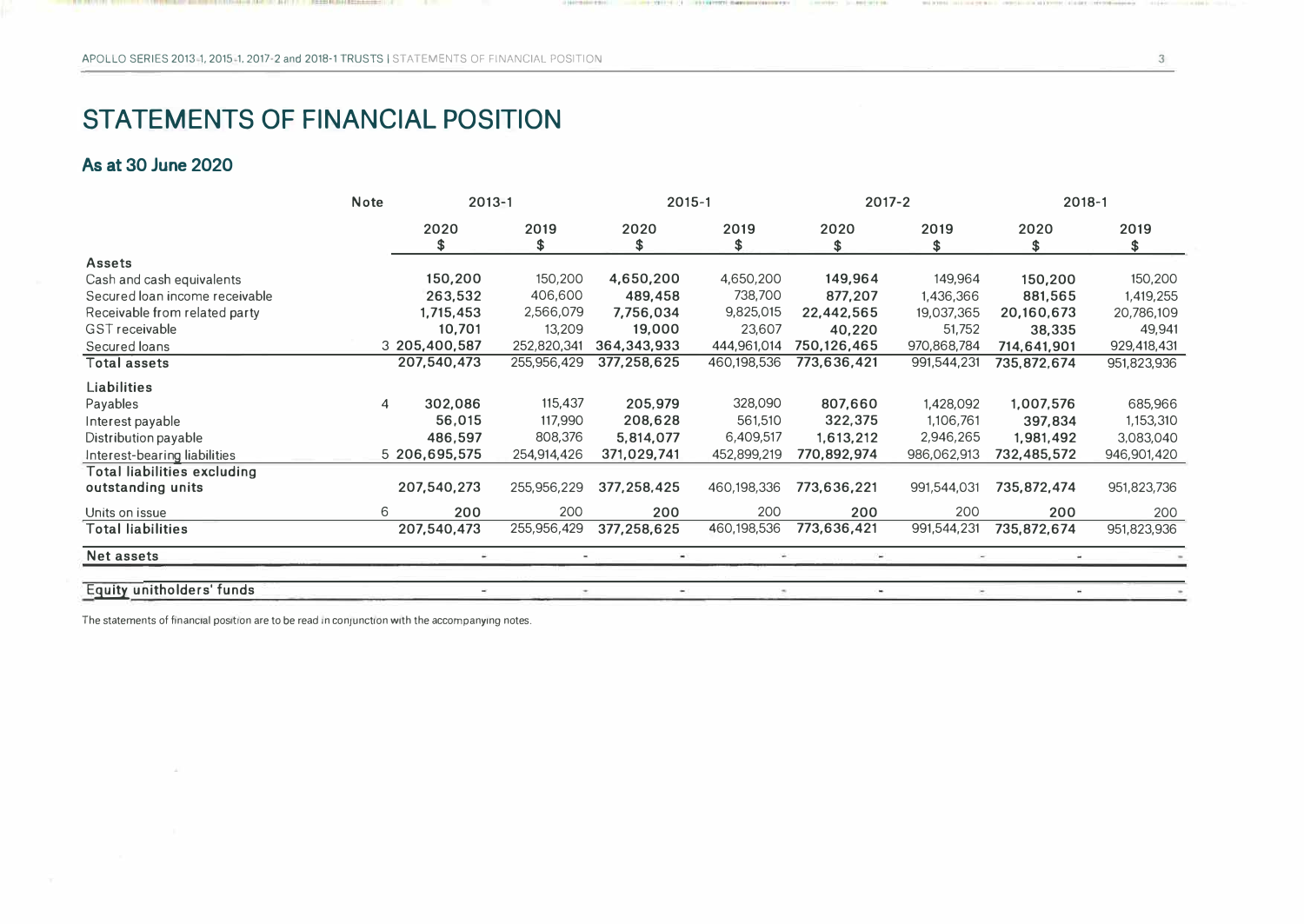## **STATEMENTS OF CHANGES IN EQUITY**

### **For the financial year ended 30 June 2020**

As the Trusts have no equity, the Trusts have not included any items of changes in equity for the current or comparative period.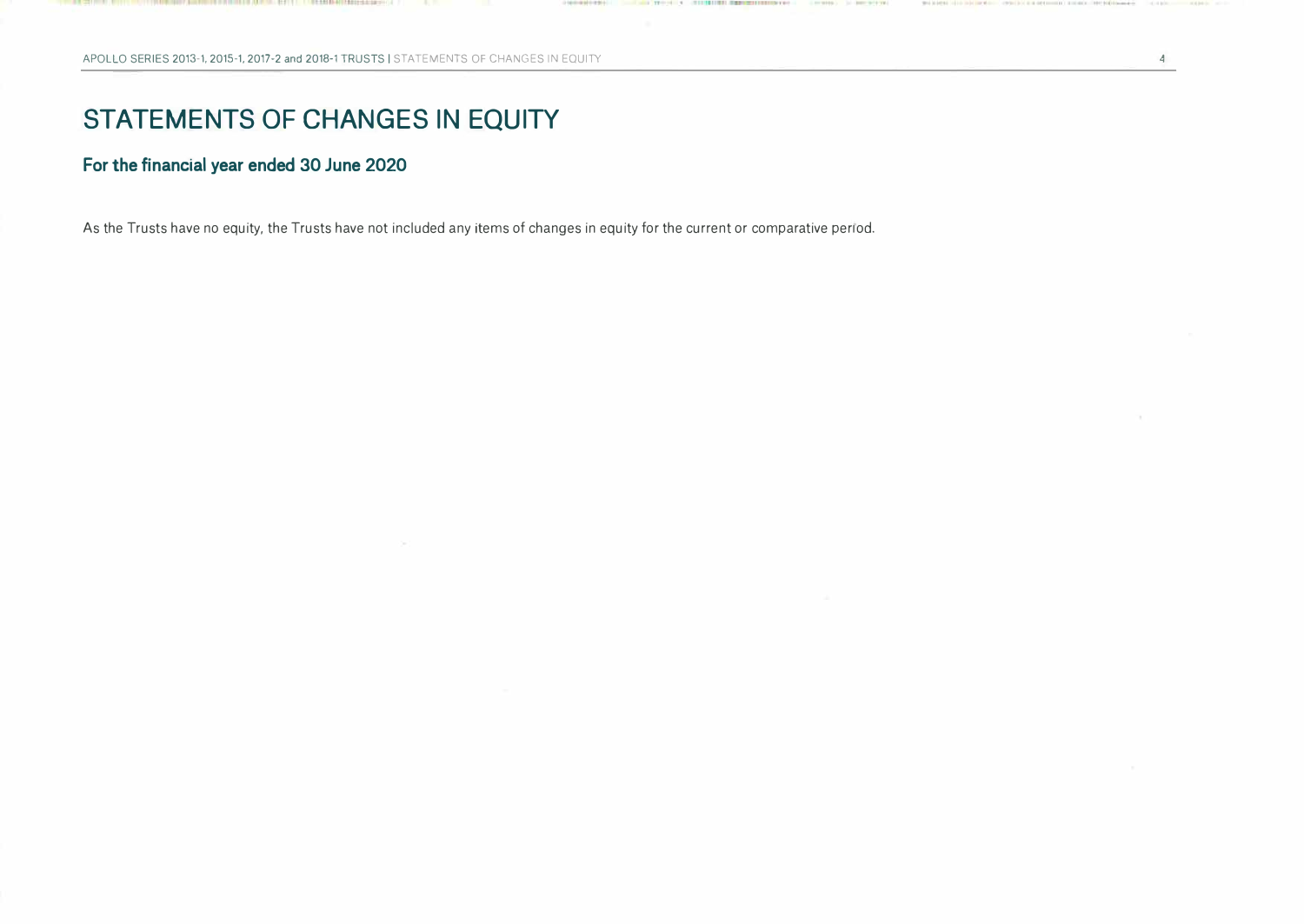## **STATEMENTS OF CASH FLOWS**

### **For the financial year ended 30 June 2020**

|                                            | <b>Note</b> | $2013 - 1$     |                | $2015 - 1$     |                | $2017 - 2$                         |                | $2018 - 1$                          |                 |  |
|--------------------------------------------|-------------|----------------|----------------|----------------|----------------|------------------------------------|----------------|-------------------------------------|-----------------|--|
|                                            |             | 2020<br>\$     | 2019<br>\$     | 2020<br>\$.    | 2019<br>\$     | 2020<br>\$                         | 2019<br>\$     | 2020<br>\$                          | 2019<br>\$      |  |
| Cash flows from operating activities       |             |                |                |                |                |                                    |                |                                     |                 |  |
| Secured loan interest income receipts      |             | 8,360,176      | 11,599,339     | 15,728,277     | 21,611,906     | 34,930,369                         | 49,466,465     | 32,828,479                          | 45,945,798      |  |
| Other operating income received            |             | 366,967        | 333,475        | 580,097        | 579,014        | 569,723                            | 636,457        | 532,106                             | 631,565         |  |
| Cash paid for redraws on secured loan      |             | (13,591,603)   | (10,775,907)   | (19,556,236)   | (16, 350, 957) | (36, 550, 730)                     | (37, 233, 885) | (18, 191, 590)                      | (15, 519, 564)  |  |
| Repayment of secured loan                  |             | 61,810,490     | 66,131,860     | 101,425,714    | 115,794,225    | 251,720,666                        | 302,875,377    | 232,607,438                         | 285,602,640     |  |
| Interest paid on floating rate notes       |             | (6,023,359)    | (8,790,178)    | (11, 967, 829) | (17,072,112)   | (26,901,243)                       | (39, 353, 704) | (25,168,723)                        | (37, 320, 127)  |  |
| Distribution paid                          |             | (2,500,349)    | (2,940,051)    | (4,008,354)    | (4,726,362)    | (7,931,979)                        | (9,922,276)    | (7,558,740)                         | (8,587,888)     |  |
| Fees paid                                  |             | (203, 471)     | (202, 547)     | (332, 191)     | (392, 446)     | (666, 867)                         | (826, 944)     | (633, 122)                          | (669, 348)      |  |
| Net cash from (used in) operating          |             |                |                |                |                |                                    |                |                                     |                 |  |
| activities                                 |             | 48,218,851     | 55,355,991     | 81,869,478     | 99,443,268     | 215,169,939                        | 265,641,490    | 214,415,848                         | 270,083,076     |  |
| Cash flows from financing activities       |             |                |                |                |                |                                    |                |                                     |                 |  |
| Repayment of floating rate note principal  |             | (48,218,851)   | (55, 355, 991) | (81, 869, 478) |                | $(99, 443, 268)$ $(215, 169, 939)$ |                | $(265, 641, 490)$ $(214, 415, 848)$ | (270,083,076)   |  |
| Net cash from (used in) financing          |             |                |                |                |                |                                    |                |                                     |                 |  |
| activities                                 |             | (48, 218, 851) | (55, 355, 991) | (81, 869, 478) |                | $(99, 443, 268)$ $(215, 169, 939)$ |                | $(265, 641, 490)$ $(214, 415, 848)$ | (270, 083, 076) |  |
| Net increase in cash and cash              |             |                |                |                |                |                                    |                |                                     |                 |  |
| equivalents                                |             |                |                |                |                |                                    |                |                                     |                 |  |
| Cash and cash equivalents at the beginning |             |                |                |                |                |                                    |                |                                     |                 |  |
| of the financial period                    |             | 150,200        | 150,200        | 4,650,200      | 4,650,200      | 149,964                            | 149,964        | 150,200                             | 150,200         |  |
| Cash and cash equivalents at the           |             |                |                |                |                |                                    |                |                                     |                 |  |
| end of financial period                    |             | 150,200        | 150,200        | 4,650,200      | 4,650,200      | 149,964                            | 149,964        | 150,200                             | 150,200         |  |

The statements of cash flows are to be read in conjunction with the accompanying notes.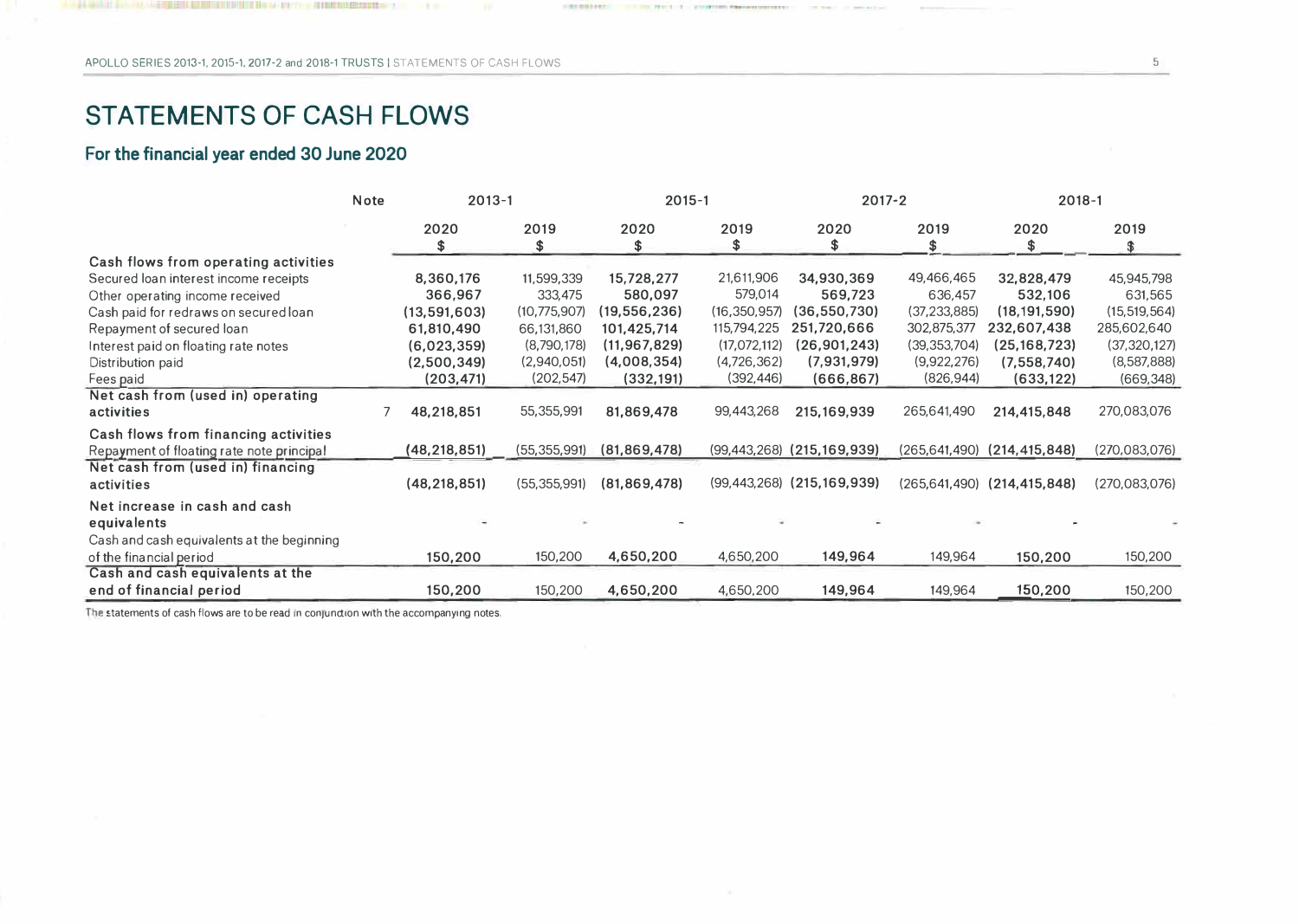## **NOTES TO THE FINANCIAL STATEMENTS**

#### **1. Reporting entity**

The APOLLO Series 2013-1, APOLLO Series 2015-1, APOLLO Series 2017-2, and APOLLO Series 2018-1 Trusts (the **Trusts)** are domiciled in Australia.

The Trusts were established with the purpose of carrying on a business to provide funds for the purchase of mortgage loans by equitable assignment.

The Trusts were established by the Master Trust Deed (the **Trust Deed)** between the Manager (SME Management Pty Limited) and the Trustee (Perpetual Trustee Company Limited) dated 28 January 1999 and the Trust Series Supplements between the Seller and Servicer (Suncorp-Metway Limited). the Manager and the Trustee.

In accordance with the Trust Deed, the Trusts were constituted following the receipt of \$200, being the initial assets of the Trusts, on the following dates:

- APOLLO Series 2013-1 14 May 2013
- APOLLO Series 2015-1 20 February 2015
- APOLLO Series 2017-2 21 September 2017
- APOLLO Series 2018-1 23 April 2018

The Trusts funded the purchase of the mortgage loans by equitable assignment through the issue of Australian dollar bonds. The bonds were issued as follows and represent debts of the Trusts.

- APOLLO Series 2013-1 Class A, AB, B1 and B2
- APOLLO Series 2015-1 Class A, AB, B1, B2 and B3
- APOLLO Series 2017-2 Class A1, A2, AB, B, C, D and E
- APOLLO Series 2018-1 Class A1, A2, AB, B, C, D and E

The parent entity of the Trusts is Suncorp-Metway Limited **(SMU** and the ultimate parent entity is Suncorp Group Limited **(SGL).** The registered office of the Manager is at Level 28,266 George Street, Brisbane QLD 4000.

The financial report was authorised for issue by the directors of SME Management Pty Limited on 28 August 2020.

#### **2. Basis of preparation**

The Trusts are for-profit entities and their financial statements have been prepared on the historical cost basis unless the application of fair value measurement is required by relevant accounting standards.

In the opinion of the Directors, the Trusts are not reporting entities. The financial statements of the Trusts have been prepared as special purpose financial statements for the sole purpose of fulfilling the requirements of the Trust Deed dated 28 January 1999.

The financial report is presented in Australian dollars which is the Trusts' functional and presentation currency. Refer to note 9 for information on the significant accounting policies adopted in the preparation of these financial statements.

Where necessary, comparatives have been restated to conform to changes in presentation in the current year.

#### **2.1. Use of estimates and judgments**

The preparation of financial statements requires management to make judgments, estimates and assumptions that affect the application of accounting policies and the amounts reported in the financial statements. The estimates and associated assumptions are based on historical experience and various other factors that are believed to be reasonable under the circumstances. Estimates and underlying assumptions are reviewed on an ongoing basis. Where revisions are made to accounting estimates, any financial impact is recognised in the period in which the estimate is revised.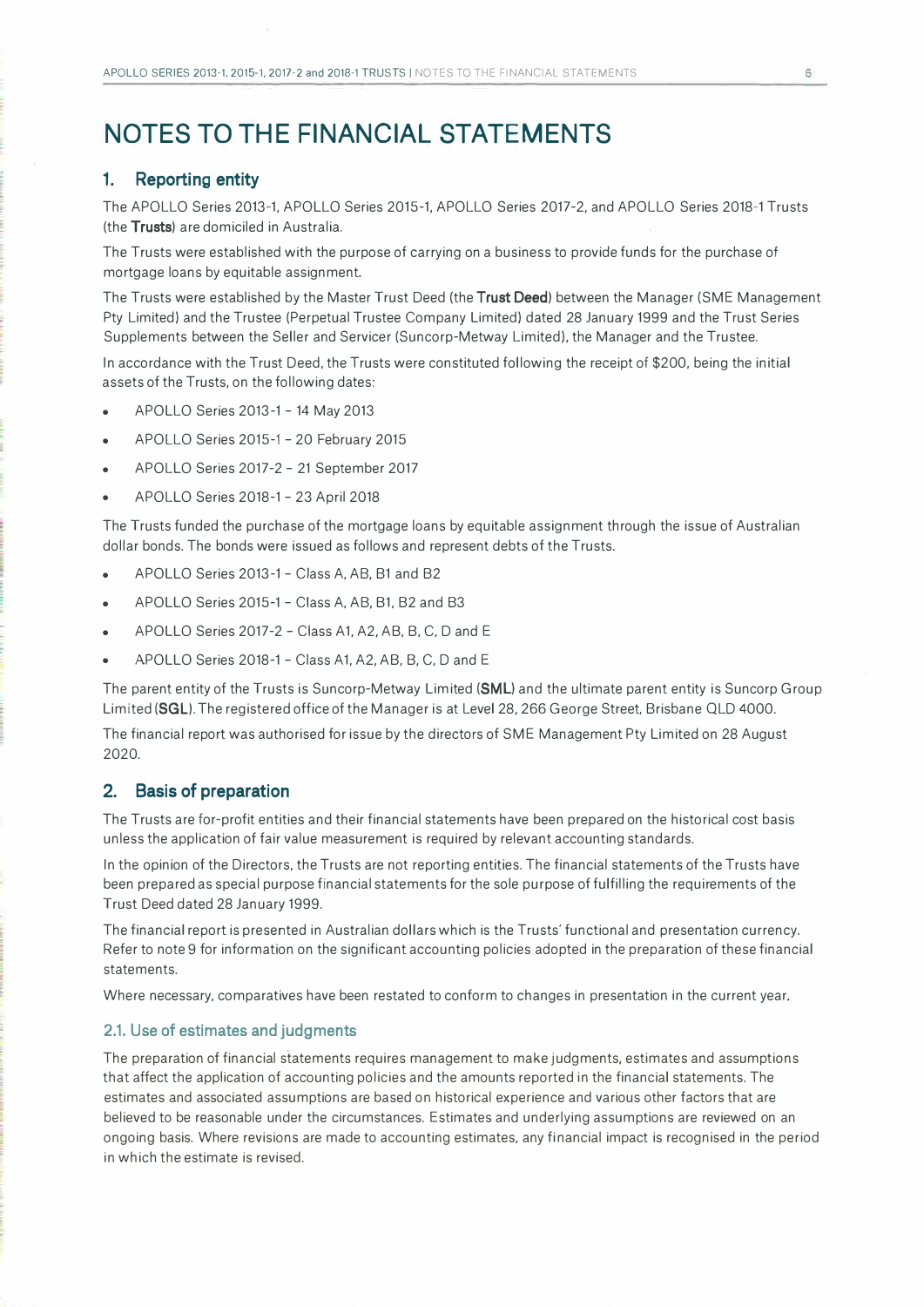Significant estimates, judgments and assumptions are discussed in the following notes:

impairment of secured loan (note 3)

**i**<br>international I. • recognition of secured loan as a consequence of the sale of mortgage loans by SML not qualifying for derecognition (note 9.6).

#### **COVID-19 impact on the use of estimates and assumptions**

On 11 March 2020, the World Health Organization declared COVID-19 a global pandemic. While COVIO-19 is a health crisis, it has caused socioeconomic disruption on a global scale. The Trusts have considered the impact of COVID-19 when preparing the financial statements and related note disclosures. While the effects of COVID-19 do not change the significant estimates, judgments and assumptions in the preparation of financial statements, it has resulted in increased estimation uncertainty and application of further judgment within those identified areas.

COVID-19, together with measures implemented to contain the virus, has had a profound impact on the Australian and global economy, driving heightened levels of market uncertainty and a significant deterioration, or expected deterioration, in macroeconomic conditions, notably unemployment, gross domestic product and property prices. This, in turn, has resulted in an impact on the provision for impairment on financial assets, as forecast macroeconomic conditions are a key factor in determining the expected credit loss **(ECL)** for the Trusts secured loan. Further details on the ECL model methodology, estimates and assumptions are outlined in note 3.1.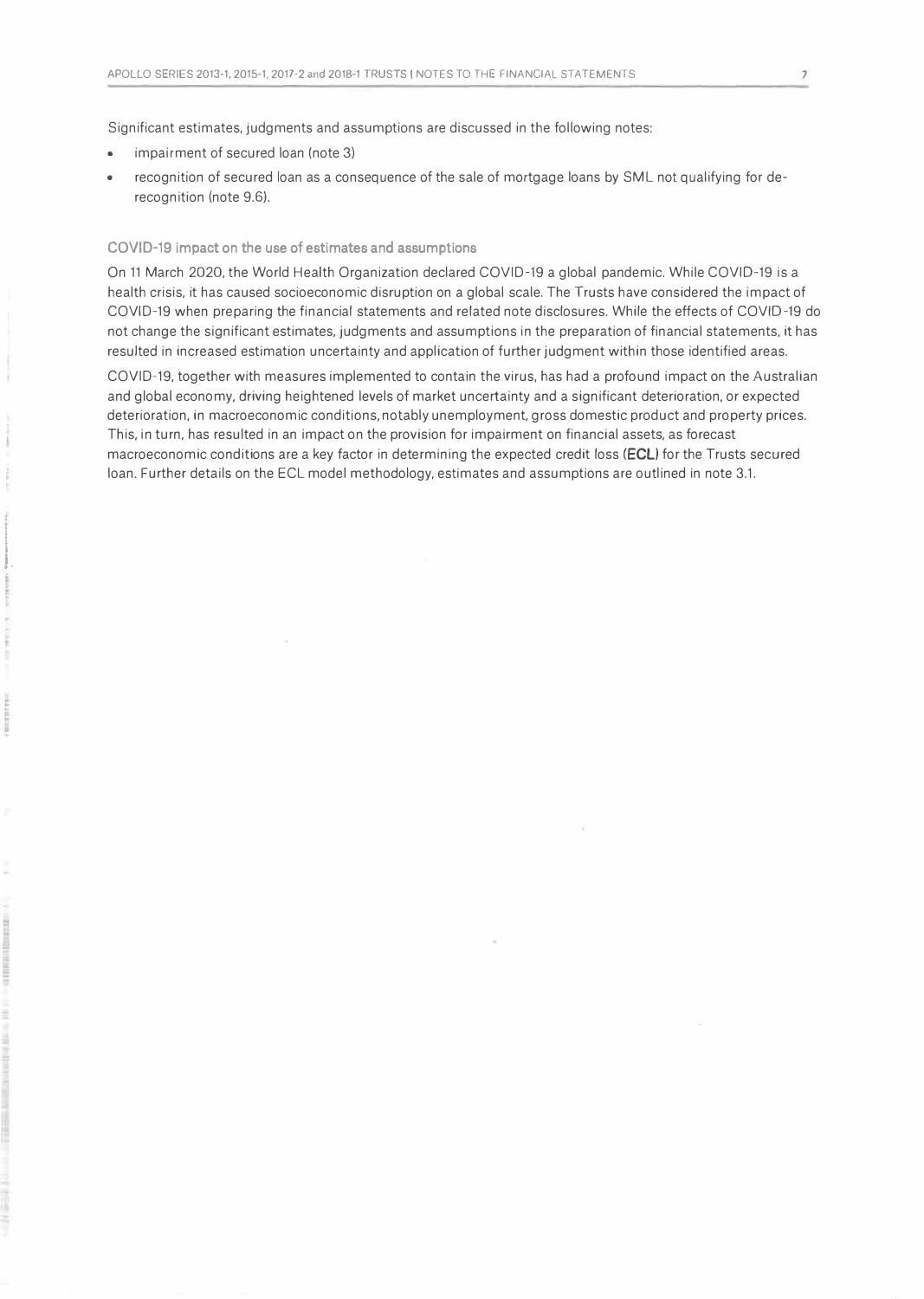**FRITR EDITARIATION ...** 

### **3. Secured loans**

|                          | $2013 - 1$  |             | 2015-1                  |             | $2017 - 2$  |             | $2018 - 1$  |             |
|--------------------------|-------------|-------------|-------------------------|-------------|-------------|-------------|-------------|-------------|
|                          | 2020        | 2019        | 2020                    | 2019        | 2020        | 2019        | 2020        | 2019        |
| Residential mortgages    | 205,575,675 |             | 252,963,244 364,554,786 | 445,050,840 | 750,858,159 | 971,290,929 | 715,028,366 | 929,641,489 |
| Provision for impairment | (175.088)   | (142.903)   | (210.853)               | (89, 826)   | (731.694)   | (422.145)   | (386.465)   | (223,058)   |
| Total secured loans      | 205,400,587 | 252,820,341 | 364,343,933             | 444,961,014 | 750.126.465 | 970,868,784 | 714.641.901 | 929,418,431 |

The Trusts recognise a receivable due from SML, representing a secured loan (also refer note 9.6) rather than the underlying securitised mortgages. The secured loan is secured by an equitable interest in the mortgage loans held by SML.

The collateral against the mortgage loans held by SML is in the form of mortgage interests over Australian residential property. Estimates of the fair value are based on the value of collateral assessed at the time of origination, and generally are not updated except when a loan is individually assessed as impaired.

The potential for impairment of the secured loan reflects the potential impairment of the underlying mortgage loans managed by SML.

#### **3.1 Impairment of mortgage loans**

Expected credit losses **(ECU** is recorded for all financial assets measured at amortised cost. ECL is calculated as the probability of default **(PD)** x loss given default **(LGD)** x exposure at default. The credit models are calibrated to reflect PD and LGD estimates based on historical observed experience, as well as reflecting the influence of unbiased forward-looking views of macroeconomic conditions, through macroeconomic variables that influence credit losses, for example forecasts for real-GDP, unemployment rates and changes in house prices.

The economic forecasts underpinning the PD and LGD estimates are reviewed on at least a 6-monthly basis, taking into account expert judgment. and are approved by the SM L's Asset and Liability Committee. Management has included adjustments to the modelled provisions to capture emerging risks that have not yet been captured in the ECL model.

Financial assets that are subject to credit risk are assigned to one of three stages and could be reassigned based on changes in asset quality:

- Stage 1 are performing and/or newly originated assets. Provisions for secured loans in stage 1 are established to provide for ECL for a period of 12 months;
- Stage 2 assets have experienced a significant increase in credit risk **(SICR)** since origination. Provisions for secured loans in stage 2 are established to provide for ECL for the remaining term of the asset **(lifetime ECL);** and
- Stage 3 are impaired assets. Provisions for secured loans in stage 3 are established to provide for the lifetime ECL. A specific provision is calculated based on estimated future cash flows discounted to their present value.

Agency ratings reflect the quality of underlying securitised mortgages. A SICR event occurs if agency ratings deteriorate below the point where substantially all units issued are no longer considered to be investment grade.

As at 30 June 2020, given the nature of the secured loan being a fully collateralised receivable due from SML and relevant agency ratings concerning investment quality of the trusts, the entire ECL for each trust is classified as stage 1.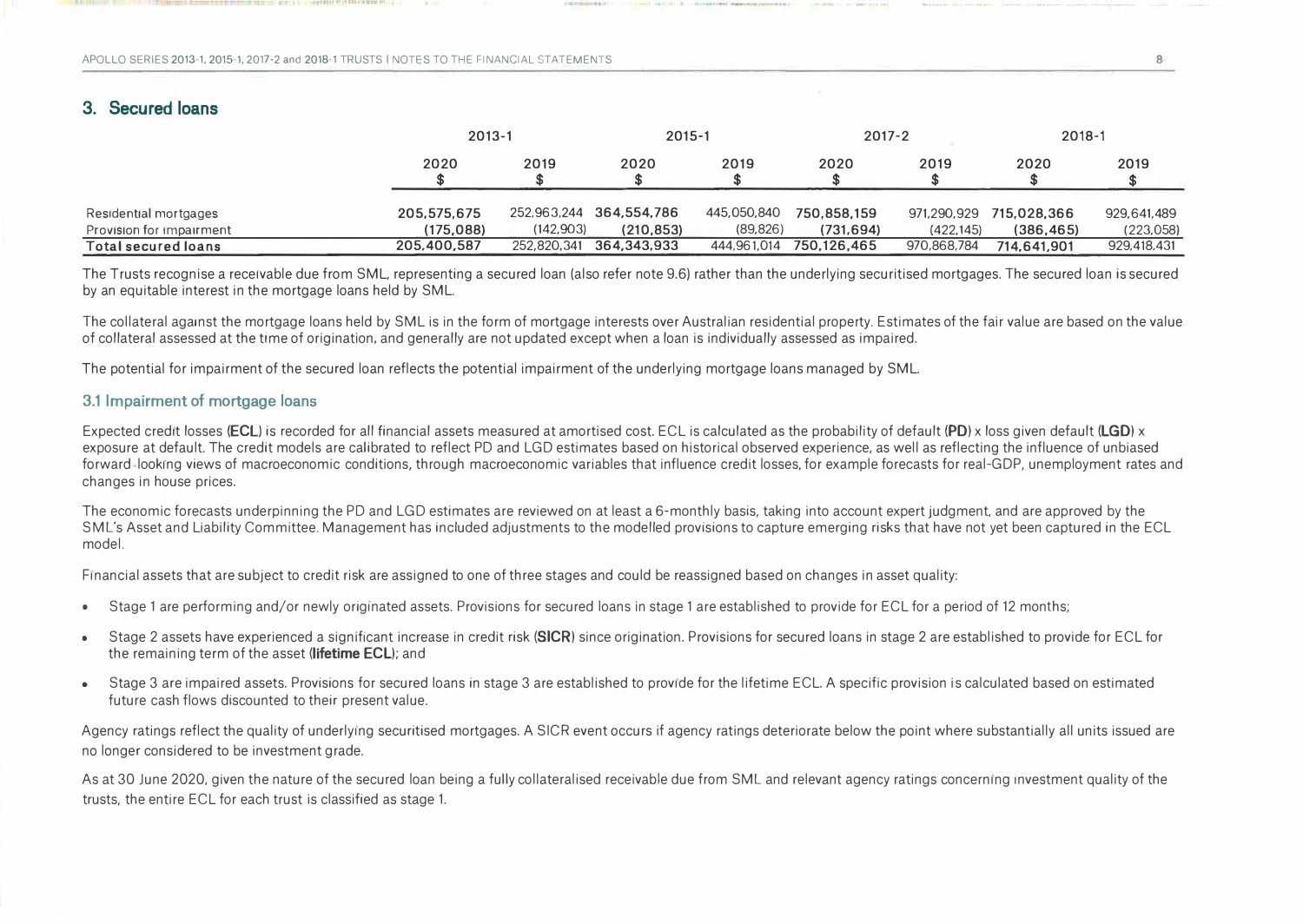**1999年12月1日 第4:40 1000 人名中美门尔尔尔 化二十二烷酸 新闻本能的复数形式生产者 伊斯特本语家 医中国的中国人的一种** 

## **4. Payables**

|                                   |         | $2013 - 1$ |         | 2015-1  |         | 2017-2    |           | 2018-1  |
|-----------------------------------|---------|------------|---------|---------|---------|-----------|-----------|---------|
|                                   | 2020    | 2019       | 2020    | 2019    | 2020    | 2019      | 2020      | 2019    |
| Unapplied funds                   | 272,628 | 79.128     | 111,916 | 213.110 | 607,047 | 1,175,302 | 822,019   | 445,704 |
| Manager fee                       | 5.295   | 6,530      | 16,773  | 20,474  | 34,849  | 44,575    | 33.112    | 42,805  |
| Servicer fee                      | 21,179  | 26,120     | 67,090  | 81,894  | 139,394 | 178,302   | 132,450   | 171,221 |
| Liquidity and redraw facility fee | 103     | 118        | 360     | 482     | 1,047   | 1,032     | 569       | 785     |
| Trustee fee                       | 763     | 929        | 3,131   | 3.941   | 11,384  | 11,051    | 6,181     | 8,329   |
| Custodian fee                     | 2,118   | 2.612      | 6.709   | 8,189   | 13,939  | 17,830    | 13,245    | 17,122  |
| Total payables                    | 302,086 | 115,437    | 205,979 | 328,090 | 807,660 | 1,428,092 | 1,007,576 | 685,966 |

-------------

THE R. P. LEWIS CO., LANSING, MICH. 49-14039-1-120-2

THE R. P. LEWIS CO., LANSING MICH.

## **5. Interest-bearing liabilities**

|                                    |             | $2013 - 1$  |             | 2015-1      |             | $2017 - 2$  |             | 2018-1      |  |
|------------------------------------|-------------|-------------|-------------|-------------|-------------|-------------|-------------|-------------|--|
|                                    | 2020        | 2019        | 2020        | 2019        | 2020        | 2019        | 2020        | 2019        |  |
| Floating rate notes                | 206,695,575 | 254,914,426 | 371.029,741 | 452,899,219 | 770.892.974 | 986.062.913 | 732,485,572 | 946.901.420 |  |
| Total interest-bearing liabilities | 206,695,575 | 254,914,426 | 371,029,741 | 452,899,219 | 770,892,974 | 986,062,913 | 732,485,572 | 946,901,420 |  |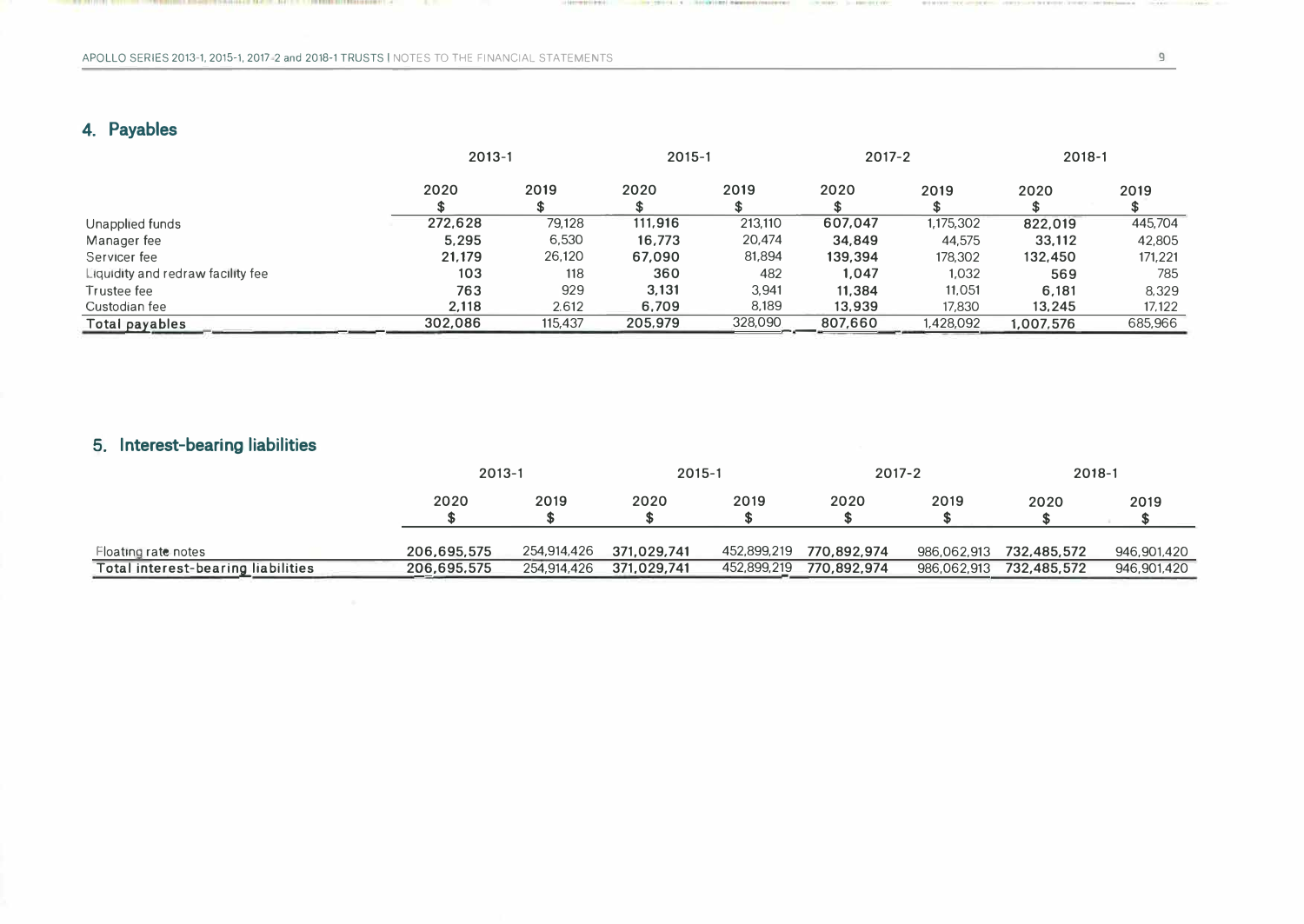,.,

#### **6. Units on issue**

|                       | $2013 - 1$   |     |        |     | $2015 - 1$ |              |        | $2017 - 2$ |        |     |        |              | $2018 - 1$ |     |        |      |
|-----------------------|--------------|-----|--------|-----|------------|--------------|--------|------------|--------|-----|--------|--------------|------------|-----|--------|------|
|                       | 2020<br>2019 |     |        |     |            | 2020<br>2019 |        |            | 2020   |     |        | 2019<br>2020 |            |     |        | 2019 |
|                       | No. of       |     | No. of |     | No. of     |              | No. of |            | No. of |     | No. of |              | No. of     |     | No. of |      |
|                       | units        |     | units  |     | units      |              | units  |            | units  |     | units  |              | units      |     | units  |      |
| Units on issue        |              |     |        |     |            |              |        |            |        |     |        |              |            |     |        |      |
| Income unit           |              | 100 |        | 100 |            | 100          |        | 100        |        | 100 |        | 100          |            | 100 |        | 100  |
| Capital units (A & B) | 10           | 100 | 10     | 100 | 10         | 100          | 10     | 100        | 10     | 100 | 10     | 100          | 10         | 100 | 10     | 100  |
| Total units on issue  |              | 200 |        | 200 |            | 200          |        | 200        |        | 200 |        | 200          |            | 200 |        | 200  |

The Income and the Capital Unitholder has no right to receive distribution in respect of the Trusts except:

- The Income Unitholder has only the right to receive payments of the Income Unit Amount in accordance with the respective Trust Series Supplements and only to the extent that funds are available for this purpose in accordance with the respective Trust Series Supplement. The Income Unit may be transferred at any time subject to the prior written consent of the Trustee and the Manager;
- The Class A Capital Unitholder has only the right to receive payments under relevant clause of the respective Trust Series Supplements and only to the extent that the funds are available for this purpose in accordance with the respective Trust Series Supplement up to a maximum amount in aggregate of \$1,000;
- The Class B Capital Unitholder has only the right to receive payments under the respective Trust Series Supplements and only to the extent that funds are available for this purpose in accordance with the respective Trust Series Supplement; and on the termination of the Trusts, the capital of the Series Trust remaining after the payment (or provision for payment) of all other outgoings and amounts by the Trustee pursuant to the respective Trust Series Supplement including, without limitation, payments or the provision of payment to the Class A Capital Unitholder in that capacity; and
- The Capital units are non-transferable.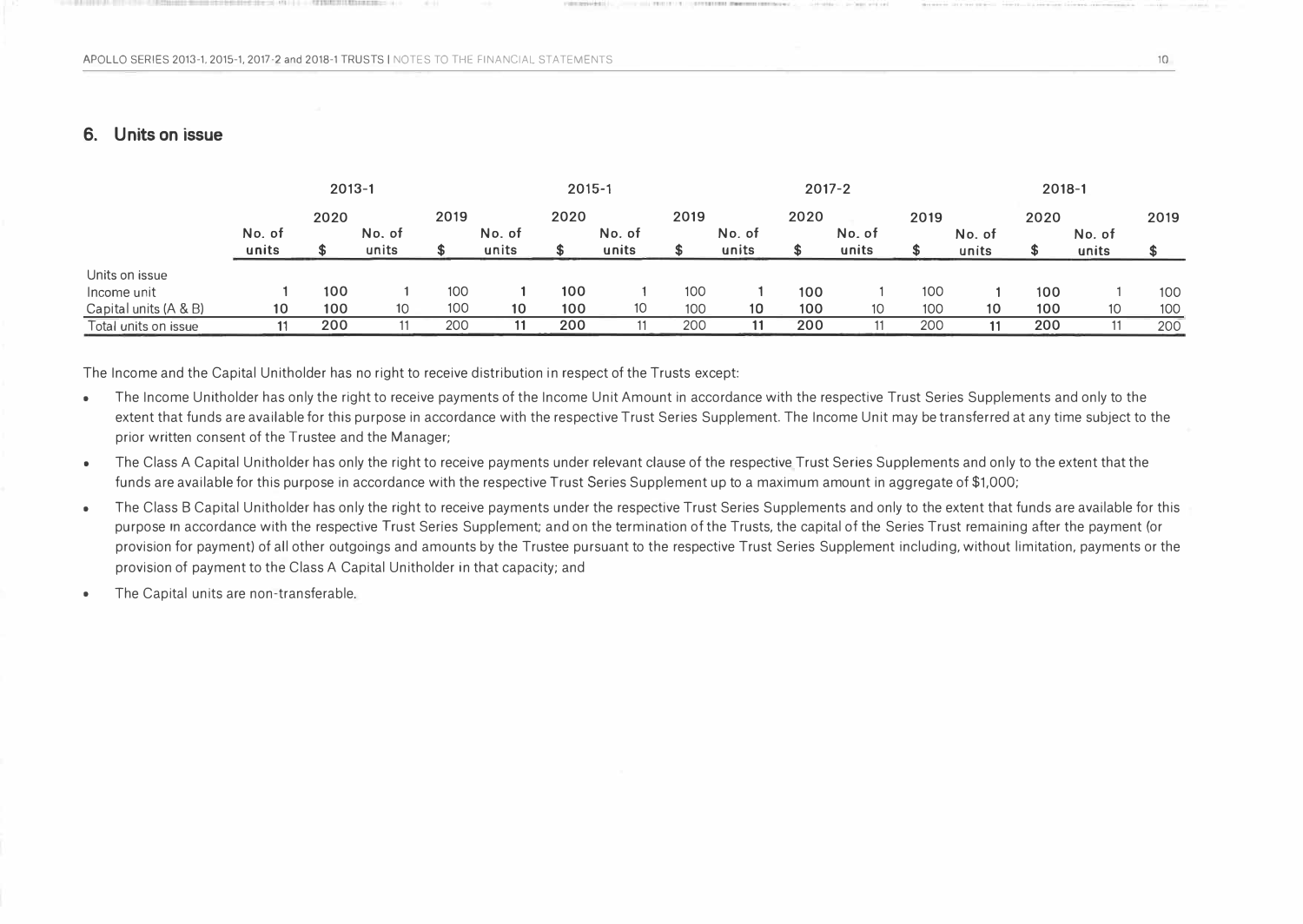## **7. Reconciliation of cash flows from operating activities**

|                                                       | $2013 - 1$    |            | $2015 - 1$               |             | $2017 - 2$                   |             | $2018 - 1$  |             |
|-------------------------------------------------------|---------------|------------|--------------------------|-------------|------------------------------|-------------|-------------|-------------|
|                                                       | 2020          | 2019       | 2020                     | 2019<br>S   | 2020                         | 2019        | 2020        | 2019        |
| Profit for the financial period                       | $\rightarrow$ |            | $\overline{\phantom{a}}$ | $\sim$      | $\qquad \qquad \blacksquare$ |             | ÷           |             |
| Non-cash items<br>Impairment loss on financial assets | 32,184        | 142,904    | 121,028                  | 89,825      | 309.549                      | 422,145     | 163,407     | 223,059     |
| Change in assets and liabilities                      |               |            |                          |             |                              |             |             |             |
| (Increase) decrease in secured loan principal         | 47,387,570    | 52,478,238 | 80,496,053               | 97,786,049  | 220,432,770                  | 255,635,319 | 214,613,123 | 264,650,647 |
| (Increase) decrease in receivables                    | 996,202       | 2,680,700  | 2,322,830                | 2,583,326   | (2,834,509)                  | 10,814,800  | 1,174,732   | 5,948,947   |
| (Increase) decrease in total payables                 | (197,105)     | 54,149     | (1,070,433)              | (1,015,932) | (2,737,871)                  | (1,230,774) | (1.535.414) | (739, 577)  |
| Net cash from operating activities                    | 48,218,851    | 55,355,991 | 81,869,478               | 99,443,268  | 215, 169, 939                | 265,641,490 | 214,415,848 | 270,083,076 |

or in

### **8. Auditor's remuneration**

|                               | $2013 - 1$ |        | $2015 - 1$ |        | $2017 - 2$ |        | $2018 - 1$ |        |
|-------------------------------|------------|--------|------------|--------|------------|--------|------------|--------|
|                               | 2020       | 2019   | 2020       | 2019   | 2020       | 2019   | 2020       | 2019   |
| <b>KPMG Australia</b>         |            |        |            |        |            |        |            |        |
| Audit of the financial report | 9,672      | 8,145  | 9,672      | 8,145  | 9,672      | 8,145  | 9.672      | 8,145  |
| Other assurance services      | 16,156     | 8,500  | 16,156     | 8,500  | 16.156     | 8,500  | 16,156     | 8,500  |
| Total auditor's remuneration  | 25,828     | 16,645 | 25,828     | 16,645 | 25,828     | 16,645 | 25,828     | 16,645 |

Fees for services rendered by the Trusts' auditor are borne by the income and capital unitholder, SML.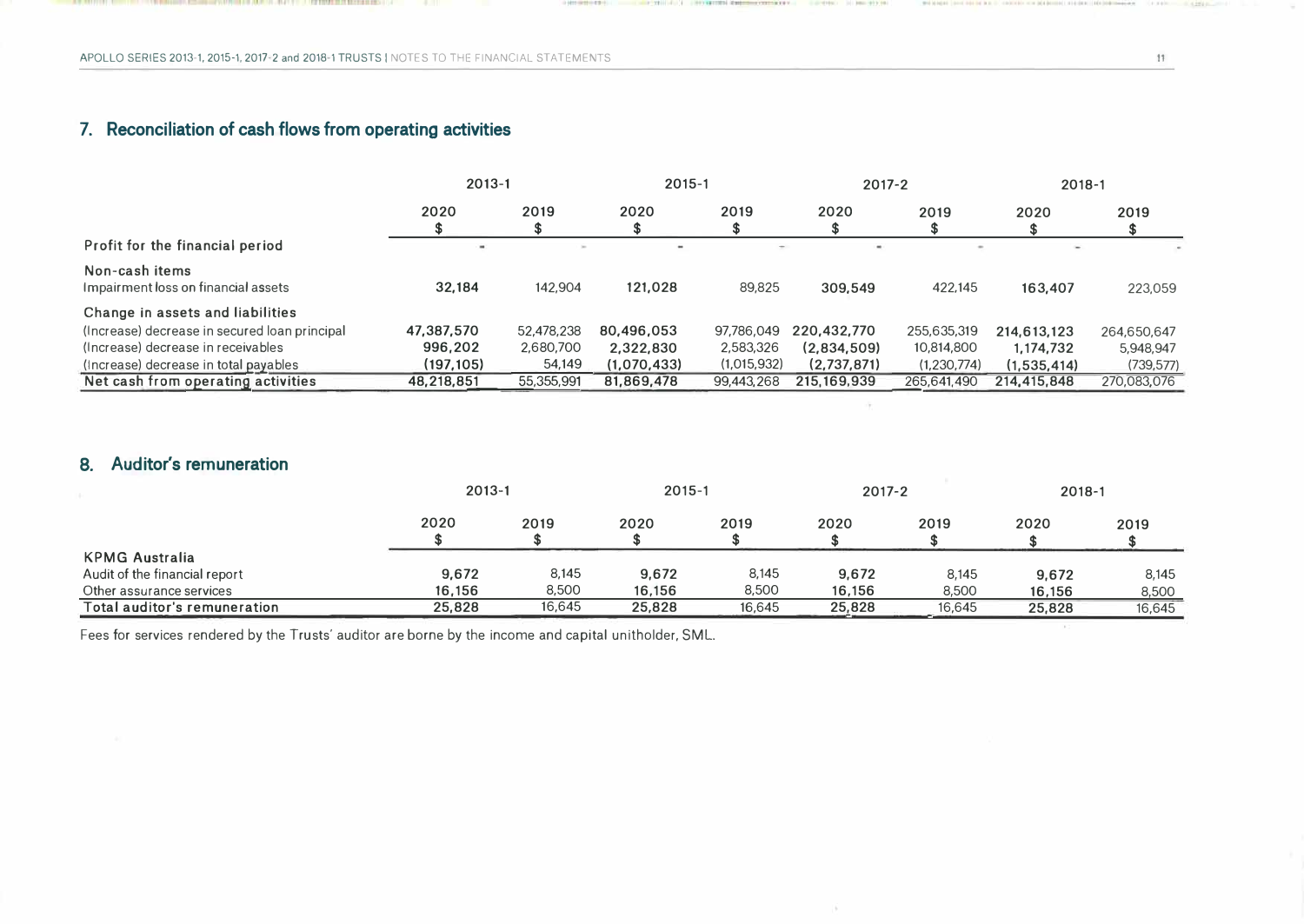#### **9. Significant accounting policies**

The special purpose financial report has been prepared in accordance with the requirements of the Trust Deed, and the recognition and measurement aspects of all applicable Australian Accounting Standards (AASB) as issued by the Australian Accounting Standards Board. They do not comply with all the disclosure requirements of Australian Accounting Standards.

The financial statements have been prepared in accordance with AASB 101 *Presentation of Financial Statements,*  AASB 107 *Statement of Cash Flows,* AASB 108 *Accounting Policies, Changes in Accounting Estimates and Errors,*  AASB 1048 *Interpretation of Standards,* AASB 1054 *Australian Additional Disclosures* and AASB 1057 *Application of Australian Accounting Standards.* The financial statements do not comply with International Financial Reporting Standards **(IFRS)** adopted by the International Accounting Standards Board.

The accounting policies set out below have been applied consistently to all financial years presented in these financial statements.

#### **9.1. Revenue and expense recognition**

Interest revenue and expense are recognised in the profit or loss for all interest-bearing instruments measured at amortised cost using the effective interest method.

The effective interest method uses the effective interest rate to allocate interest income and expense over the relevant accounting period for the financial asset or liability. The effective interest rate is the rate that exactly discounts estimated future cash payments and receipts through the expected life of the financial instrument, or when appropriate, a shorter period to the net carrying amount of the financial asset or liability.

This calculation includes all fees and basis points paid or received between parties to the contract that are an integral part of the effective interest rate, transaction costs and all other discounts or premiums.

Interest income on the secured loan (refer note 9.6) comprises interest income from the mortgages purchased, any fee income earned from the mortgages purchased, and the net interest income/expense not separately recognised under the interest rate swap (refer note 9.7).

#### **9.2. Income tax**

The Trusts are only liable to income tax to the extent that accumulated income is assessable. Under current legislation the Trusts are not subject to income tax as the taxable income, including assessable realised capital gains are distributed in full to the unitholder.

#### **9.3. Goods and services tax (GST)**

Revenues, expenses and assets are recognised net of GST, except where the amount of GST incurred is not recoverable. In these circumstances the GST is recognised as part of the cost of acquisition of the asset or the amount of expense.

Receivables and payables are stated with the amount of GST included.

#### **9.4. Cash and cash equivalents**

Cash and cash equivalents include cash on hand, cash on deposit and money at short call. They are measured at face value or the gross value of the outstanding balance.

#### **9.5. Non-derivative financial assets**

For assets where cash flows are solely payments of principal and interest and the business model is held-to-collect these cash flows, the classification is at amortised cost. This category includes loans and advances.

They are initially measured at fair value plus any directly attributable transaction costs and subsequently measured at amortised cost less any impairment losses.

The secured loans are an example of a non-derivative financial asset recognised by the Trusts. Refer to note 9.6 for further details on its accounting treatment.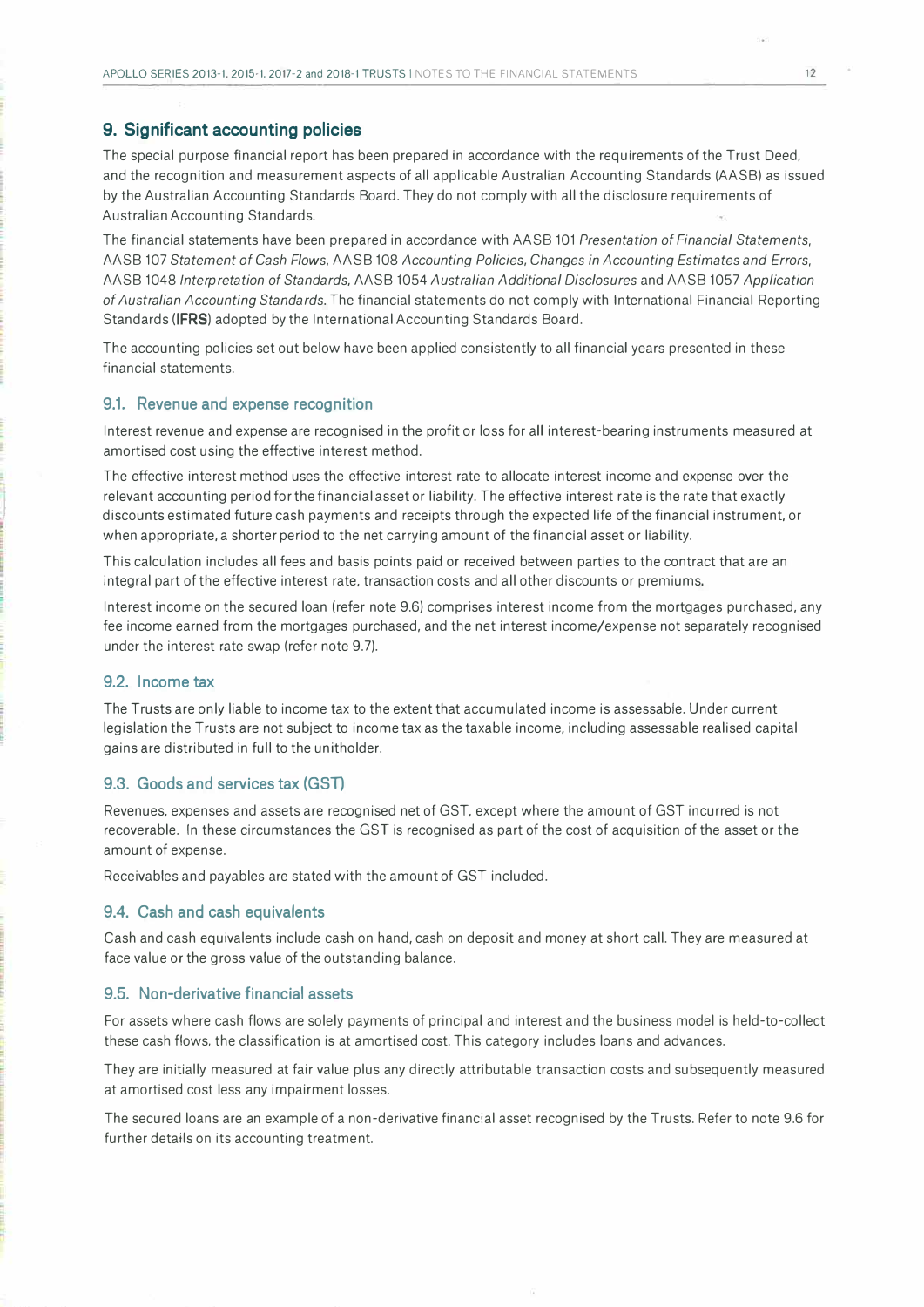#### **9.6. Secured loans**

Secured loans represent the Trusts' interest in the mortgages purchased from SML by equitable assignment.

The sale of the mortgages from SML to the Trusts do not qualify for de-recognition in accordance with AASB 9 because the sale is deemed to have failed to transfer substantially all the risks and rewards of ownership. Consequently, SML continues to recognise the mortgages purchased and recognise a corresponding financial liability to the Trusts on its statement of financial position. In turn, the Trusts recognise a financial asset due from SML, being the secured loan, and a corresponding financial liability to SML.

The transfer of substantially all the risks and rewards of ownership is evaluated by comparing the entity's exposure, before and after the transfer, with the variability in the amounts and timing of the net cash flows of the transferred asset. An entity has retained substantially all the risks and rewards of ownership of a financial asset if its exposure to the variability of the future net cash flows from the financial asset does not change significantly as a result of the transfer.

Under the sale agreement, the Trusts assume any variability of principal cash flows from the mortgage purchased, while the variability of the revenue cash flows, as a result of the interest rate swap agreement (refer note 9.7) and the ownership of the residual income unit (refer note 6), remains with SML.

As a result, after considering all reasonably possible variability in net cash flows, with greater weight being given to those outcomes that are more likely to occur, SM L is deemed to have failed to transfer substantially all of the risk and rewards.

#### **9.7. Derivative financial instruments**

The Trusts have entered into an interest rate swap with SML. The purpose of the swap is to align the basis of revenue from the mortgages purchased under equitable assignment from SML (refer note 9.6) to the interest expense under the debt. The interest rate swap converts the revenue receipts from the variable and fixed rate mortgages to a floating rate basis.

As a consequence of SML's sale of mortgages to the Trusts not qualifying for derecognition (refer note 9.6), AASB 9 also denies the Trust from separately recognising derivatives that cause the failure for derecognition. Therefore, the Trust has not separately recognised the interest rate swap in the statement of financial position and no gains or losses have been recognised in profit or loss.

#### **9.8. Impairment of financial assets**

Financial assets, other than those measured at fair value through profit or loss, are assessed each reporting date to determine whether there is any objective evidence of impairment. If impairment has occurred, the carrying amount of the asset is written down to its estimated recoverable amount.

#### **9.9. Non-derivative financial liabilities**

Financial liabilities at amortised cost are initially recognised at fair value plus transaction costs that are directly attributable to the issue of the financial liability. Subsequent measurement is at amortised cost using the effective interest method.

#### **9.10. Units on issue**

The units on issue by the Trusts satisfy the definition of a liability under AASB 132 *Financial Instruments: Presentation* and are accounted for as a financial liability at amortised cost.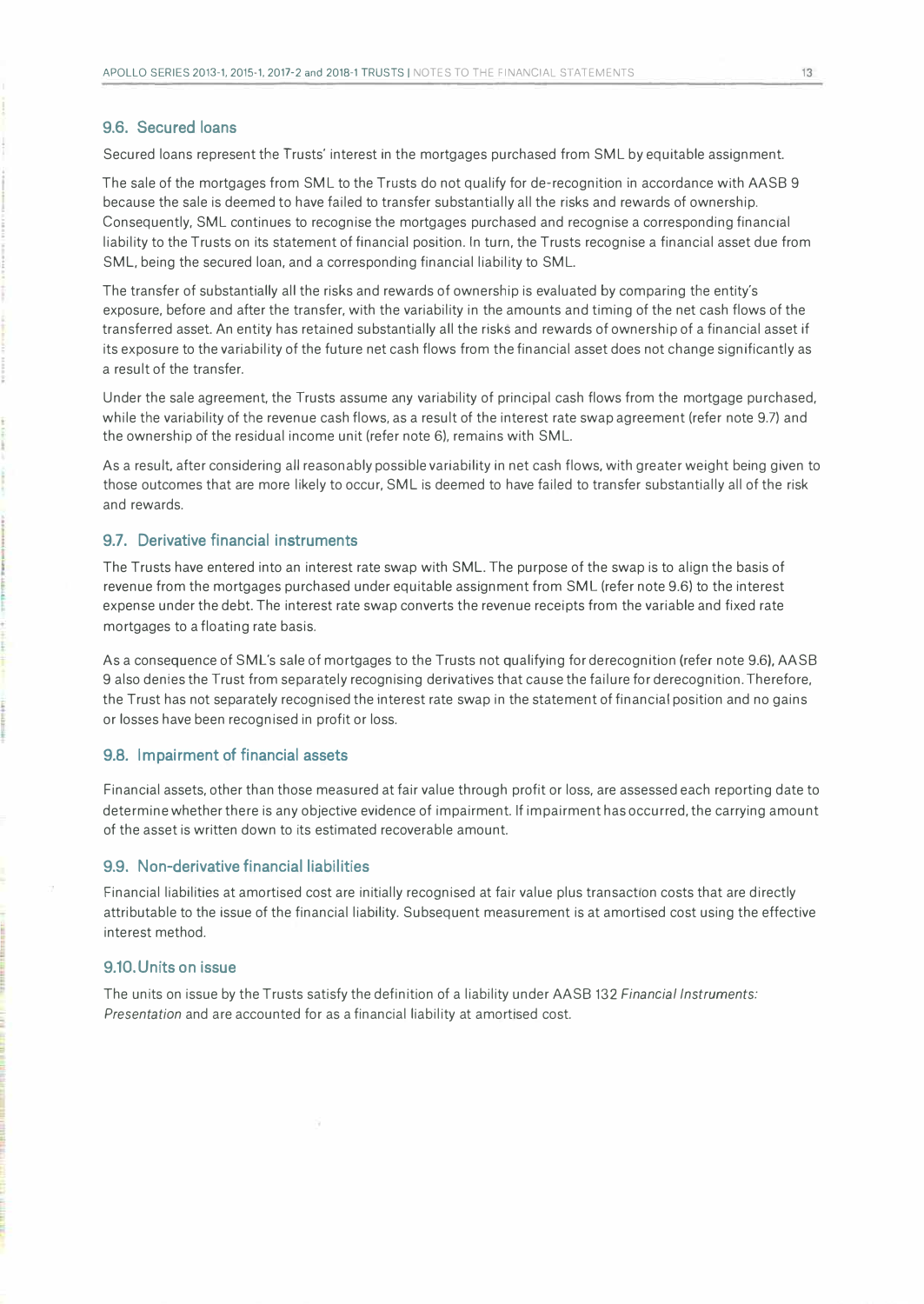#### **9.11. New standards and amendments not yet effective**

In March 2020, the AASB issued an amending standard AASB 2020-2 *Amendments to Australian Accounting Standards* - *Removal of Special Purpose Financial Statements for Certain For-Profit Private Sector Entities* that removes the ability to prepare special purpose financial statements and AASB 1060 *General Purpose Financial Statements* - *Simplified Disclosures for profit and Not-for- profit Tier 2 Entities* (AASB 1060) that replaces the reduced disclosure requirements framework. As a result, the Trusts would prepare general purpose financial statements - Tier 2, and apply the disclosures as set out in AASB 1060. As the Trusts already applies all the recognition and measurement requirements of all Australian Accounting Standards, there will be no impact on the amounts recognised in the financial statements. Both standards are effective for the financial year beginning 1 July 2021.

#### **10. Subsequent events**

There has not arisen in the interval between the end of the financial year and the date of this report any item, transaction or event of a material and unusual nature likely, in the opinion of the Trustee of the Trusts, to affect significantly the operations of the Trusts, the results of those operations, or the state of affairs of the Trusts in future financial years. For the impact of COVID-19 on the Trusts estimates and judgments, please refer to note 2.1.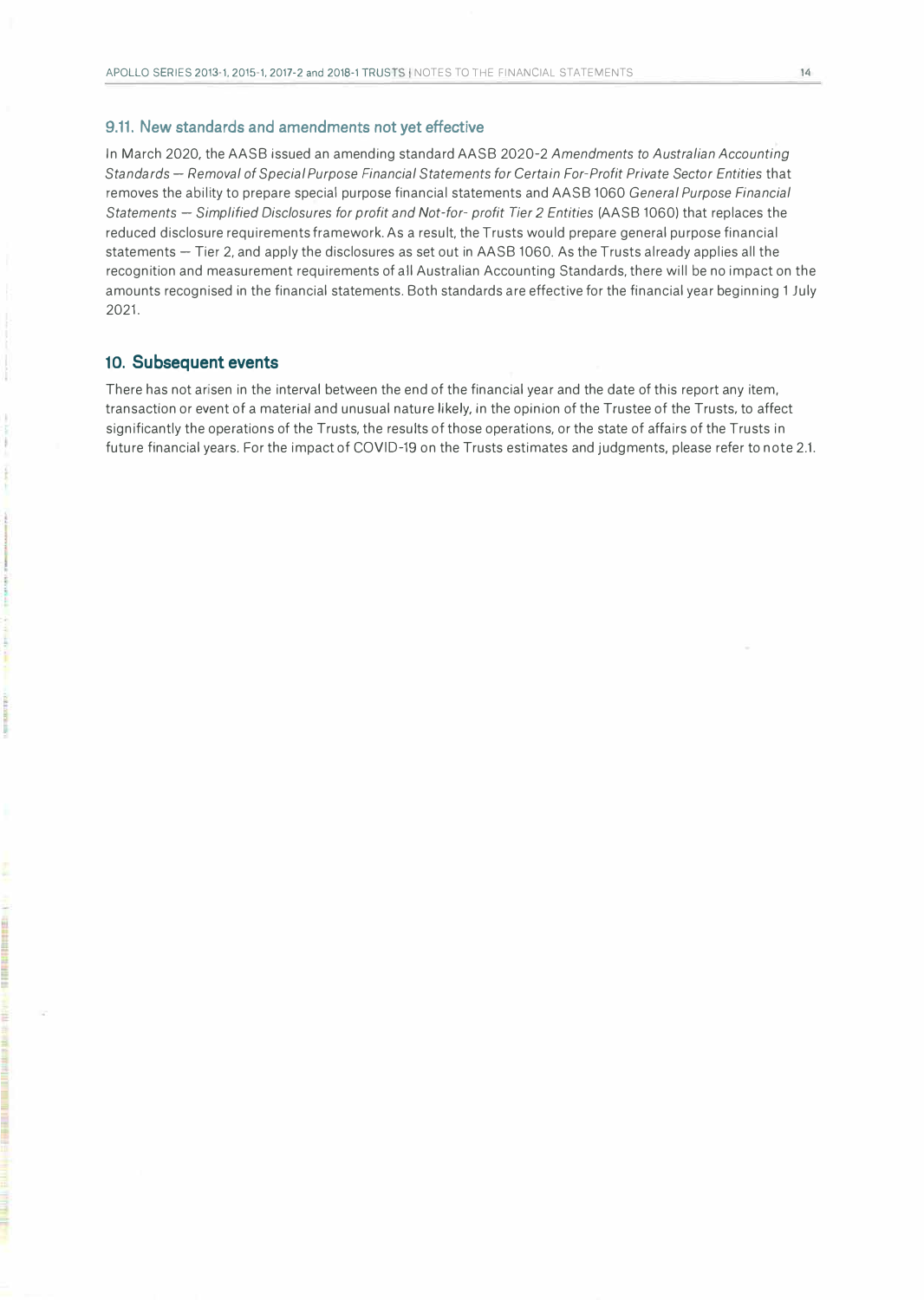## **TRUSTEE'S REPORT**

#### **For the financial year ended 30 June 2020**

The financial statements for the financial year ended 30 June 2020 have been prepared by the Trust Manager, SME Management Pty Limited, as required by the Trust Deed.

The auditor of the Trusts, KPMG, who have been appointed by us in accordance with the Trust Deed, have conducted an audit of these financial statements.

A review of the operations of the Trusts and the results of these operations for the financial year ended 30 June 2020 is contained in the Manager's Declaration.

Based on our ongoing program of monitoring the Trusts, we believe that:

(i) the Trusts have been conducted in accordance with the Trust Deed; and

**Kel Carroll** 

(ii) the financial reports have been appropriately prepared and contain all relevant and required disclosures.

In making this statement, the Trustee has relied upon information, representations and warranties provided by the Manager.

We are not aware of any material matter or significant changes in the state of affairs of the Trusts occurring up to the date of this report that require disclosure in the financial statements and the notes thereto that have not already been disclosed.

Signed for and on behalf of Perpetual Trustee Company Limited

*Authorised Officer senior Cli* Senior Client<br>Service**s** Manager *Perpetual Trustee Campany Limited* 

Sydney

28 August 2020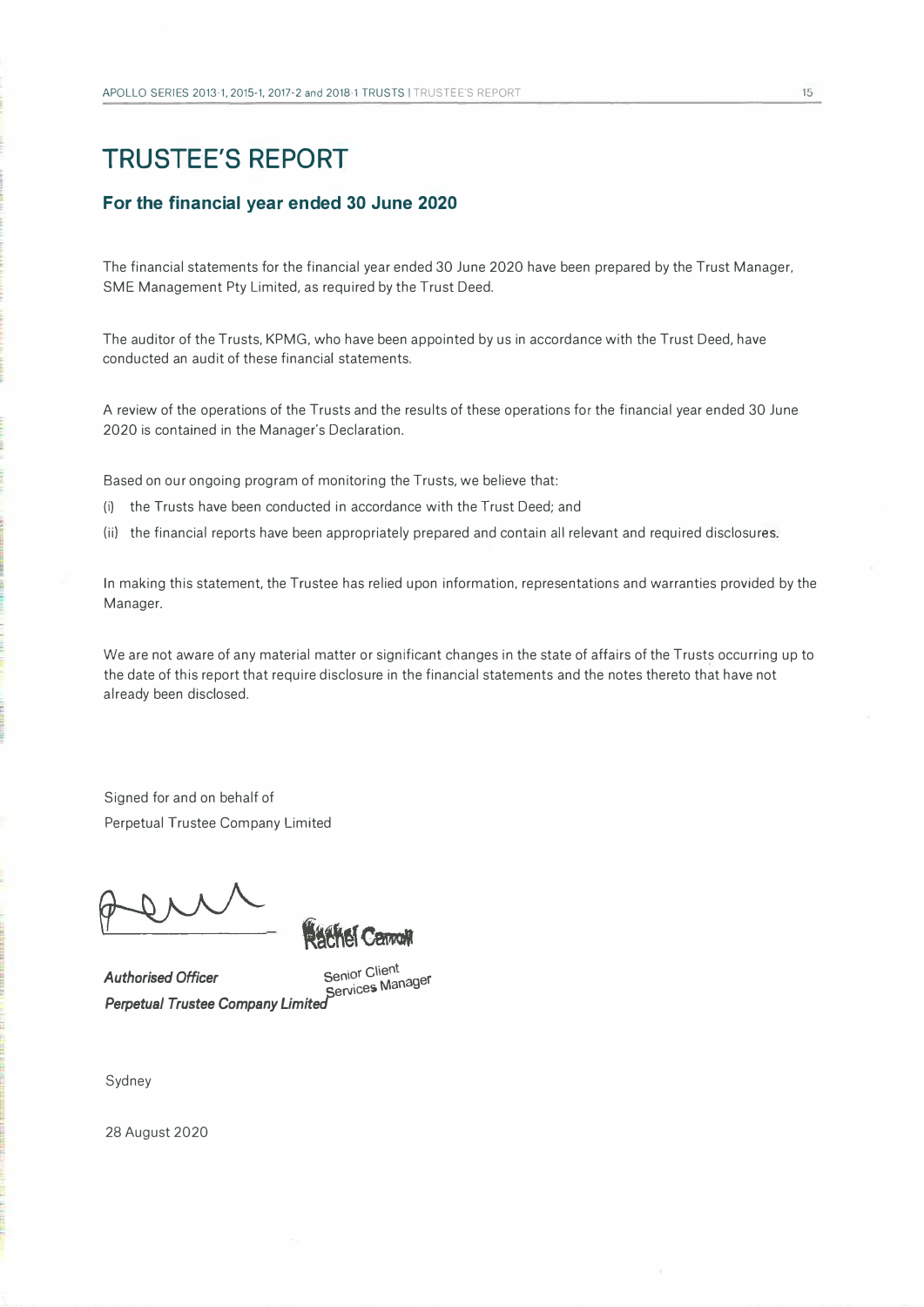## **MANAGER'S DECLARATION**

#### **For the financial year ended 30 June 2020**

#### **Review of operations**

Net profit from operating activities before distribution expenses for the financial year ended 30 June 2020 for APOLLO Series Trusts was:

| APOLLO Series 2013-1           | \$2,389.039 | (2019: \$2.662.239) |
|--------------------------------|-------------|---------------------|
| $\bullet$ APOLLO Series 2015-1 | \$3.853.546 | (2019: \$4.370.697) |
| $\bullet$ APOLLO Series 2017-2 | \$6.579.447 | (2019: \$2.203.631) |
| APOLLO Series 2018-1           | \$6,599,524 | (2019: \$3.516.377) |

#### **Declaration**

In the opinion of the Manager of APOLLO Series Trusts:

- (a) the financial statements and notes, set out on pages 2 to 14, present fairly, in all material respects, the financial position of the Trusts as of 30 June 2020 and their financial performance and their cash flows for the period then ended in accordance with the accounting policies described in note 9 to the financial statements;
- (b) the Trusts have operated during the financial year ended 30 June 2020 in accordance with the provisions of the Trust Deed dated 28 January 1999; and
- (c) there are reasonable grounds to believe that the Trusts will be able to pay their debts as and when they become due and payable.

Signed in accordance with a resolution of the directors of the Manager, SME Management Pty Limited.

*Director SM£ Management Pty Limited Erin Strang*

Brisbane

28 August 2020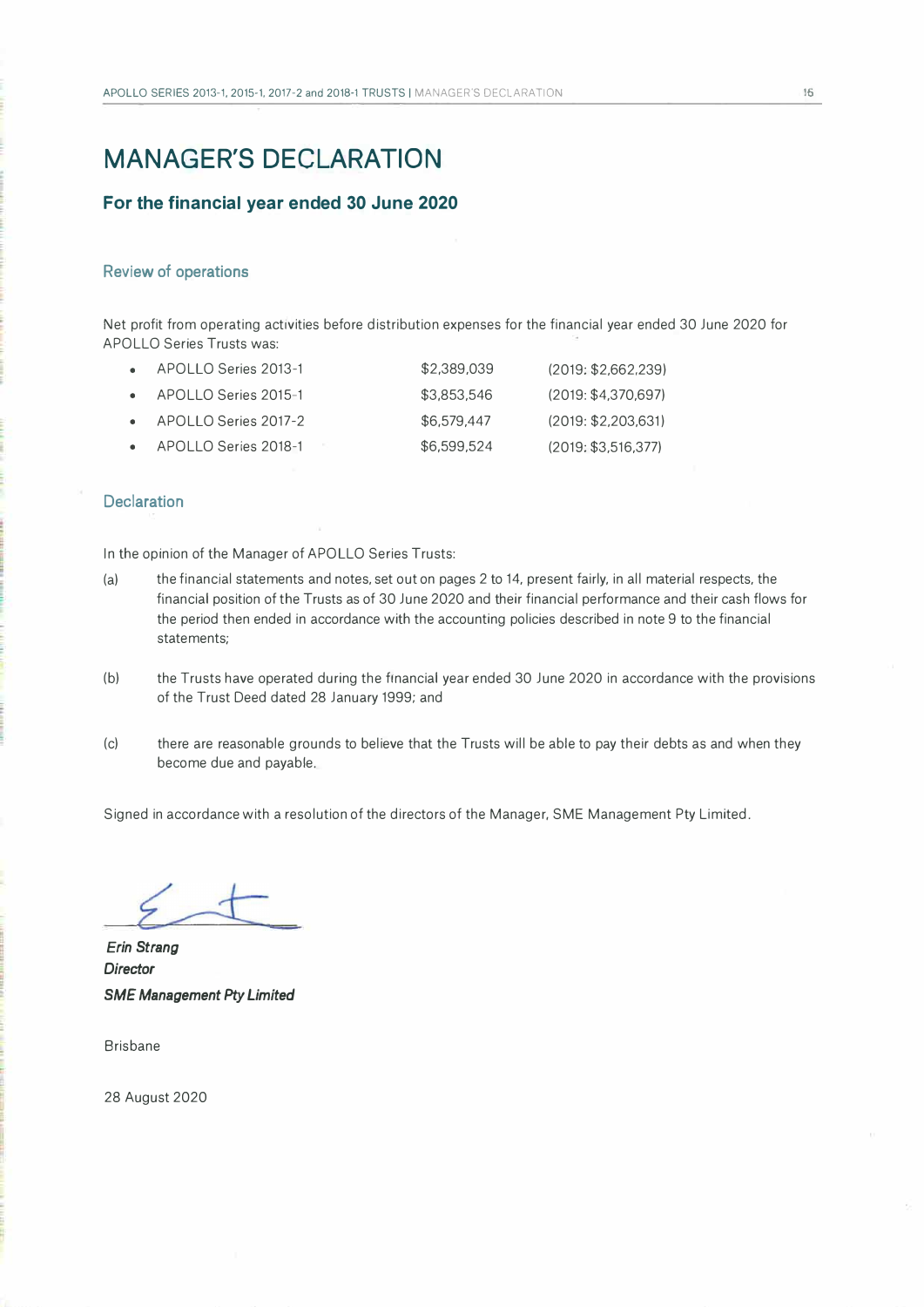

# Independent Auditor's Report

To the Unitholders of the APOLLO Series 2013-1 Trust, APOLLO Series 2015-1 Trust, APOLLO Series 2017-2 Trust and APOLLO Series 2018-1 Trust

#### **Opinion**

#### We have audited the **Financial**

**Statements** of the APOLLO Series 2013- 1 Trust, APOLLO Series 2015-1 Trust, APOLLO Series 2017-2 Trust and APOLLO Series 2018-1 Trust (the Trusts).

In our opinion, the accompanying Financial Statements present fairly, in all material respects, the financial position of APOLLO Series 2013-1 Trust, APOLLO Series 2015-1 Trust, APOLLO Series 2017-2 Trust and APOLLO Series 2018-1 Trust (the Trusts) as at 30 June 2020, and their financial performance and their cash flows for the year then ended in accordance with the basis of preparation described in notes 2 and 9 to the Financial Statements.

#### The **Financial Statements** comprise:

- Statements of financial position as at 30 June 2020;
- Statements of comprehensive income and Statements of cash flows for the year then ended; and
- Notes including a summary of significant accounting policies.

#### **Basis for opinion**

We conducted our audits in accordance with Australian Auditing Standards. We believe that the audit evidence we have obtained is sufficient and appropriate to provide a basis for our opinion.

Our responsibilities under those standards are further described in the Auditor's responsibilities for the audits of the Financial Statements section of our report.

We are independent of the Trusts in accordance with the ethical requirements of the Accounting Professional and Ethical Standards Board's APES 110 Code of Ethics for Professional Accountants (the Code) that are relevant to our audits of the Financial Statements in Australia. We have fulfilled our other ethical responsibilities in accordance with the Code.

#### **Emphasis of matter – basis of preparation and restriction on use and distribution**

We draw attention to notes 2 and 9 to the Financial Statements, which describe the basis of preparation.

The Financial Statements have been prepared to assist the Directors of SME Management Pty Limited (the Manager) in meeting the requirements of the Trust Deed dated 28 January 1999 and in meeting the needs of the Unitholders.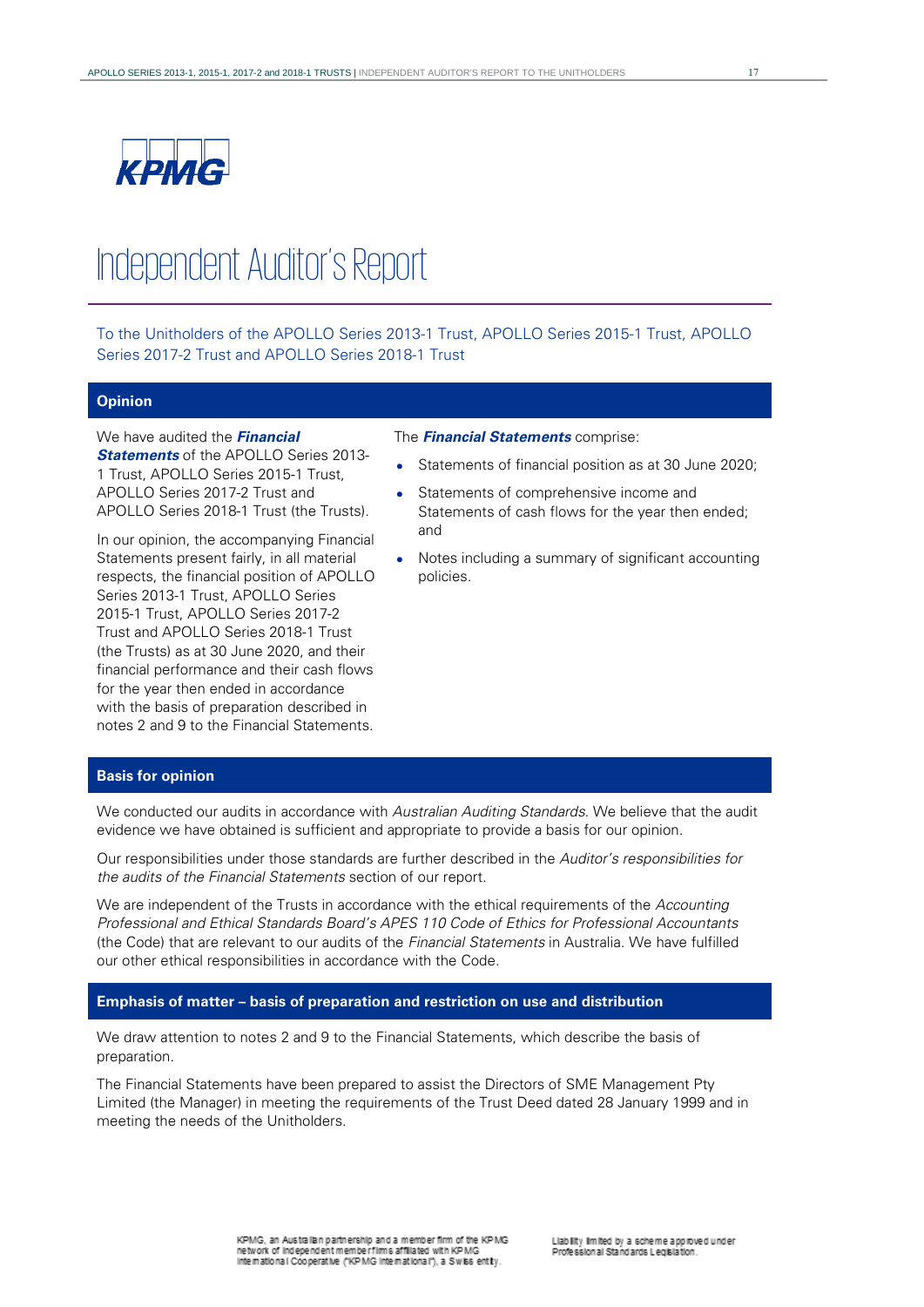As a result, the Financial Statements may not be suitable for another purpose. Our opinion is not modified in respect of this matter.

Our report is intended solely for Perpetual Trustee Company Limited (the Trustee of the Trusts), the Directors of SME Management Pty Limited and Unitholders and should not be distributed to or used by parties other than Perpetual Trustee Company Limited, SME Management Pty Limited and Unitholders. We disclaim any assumption of responsibility for any reliance on this report or on the Financial Statements to which it relates, to any person other than the Perpetual Trustee Company Limited as Trustee of the Trusts, SME Management Pty Limited and Unitholders or for any other purpose than that for which it was prepared.

#### **Other Information**

Other Information is financial and non-financial information in APOLLO Series 2013-1 Trust, APOLLO Series 2015-1 Trust, APOLLO Series 2017-2 Trust and APOLLO Series 2018-1 Trust 's Financial Report which is provided in addition to the Financial Statements and the Auditor's Report. This includes the Trustee's Report and the Manager's declaration. The Trustee and the Manager are responsible for the Other Information.

Our opinions on the Financial Statements does not cover the Other Information and, accordingly, we do not express any audit opinion or any forms of assurance conclusion thereon.

In connection with our audits of the Financial Statements, our responsibility is to read the Other Information. In doing so, we consider whether the Other Information is materially inconsistent with the Financial Statements or our knowledge obtained in the audits, or otherwise appears to be materially misstated.

We are required to report if we conclude that there is a material misstatement of this Other Information, and based on the work we have performed on the Other Information that we obtained prior to the date of this Auditor's Report we have nothing to report.

#### **Responsibilities of Manager for the Financial Statements**

The Manager is responsible for:

- the preparation and fair presentation of the Financial Statements and have determined that the basis of preparation described in notes 2 and 9 to the Financial Statements is appropriate to meet the requirements of the Trust Deed dated 28 January 1999 and is appropriate to meet the needs of the Unitholders;
- implementing necessary internal control to enable the preparation and fair presentation of a Financial Statements that is free from material misstatement whether due to fraud or error; and
- assessing the Trusts' ability to continue as a going concern and whether the use of the going concern basis of accounting is appropriate. This includes disclosing, as applicable, matters related to going concern and using the going concern basis of accounting unless they either intend to liquidate the Trust or to cease operations, or have no realistic alternative but to do so.

#### **Auditor's responsibilities for the audits of the Financial Statements**

Our objective is:

- to obtain reasonable assurance about whether the Financial Statements as a whole is free from material misstatement, whether due to fraud or error; and
- to issue an Auditor's Report that includes our opinions.

Reasonable assurance is a high level of assurance, but is not a guarantee that an audit conducted in accordance with Australian Auditing Standards will always detect a material misstatement when it